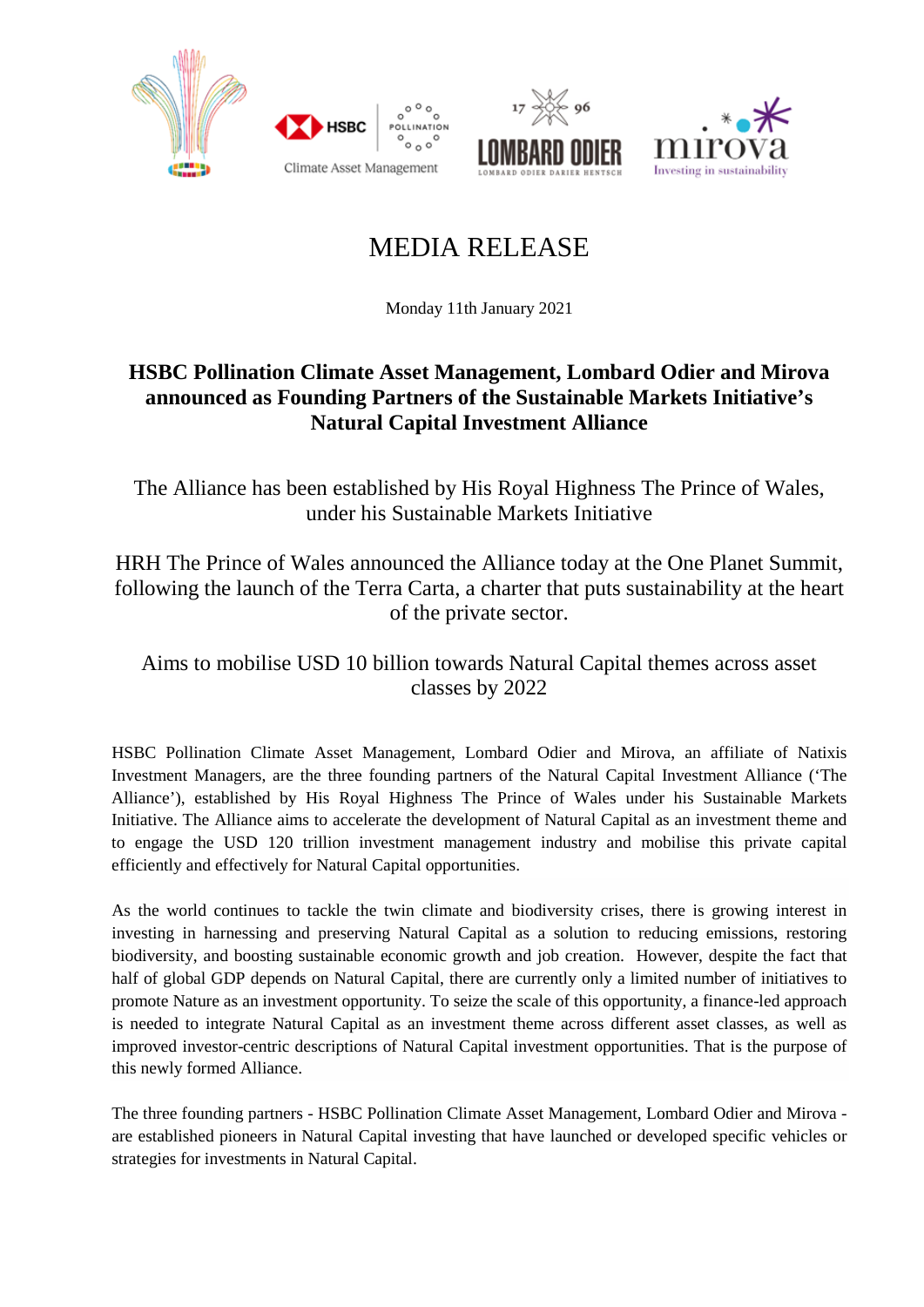





[HSBC Pollination Climate Asset Management,](https://pollinationgroup.com/climateassetmanagement/) a joint venture between HSBC Global Asset Management and specialist climate change advisory and investment firm Pollination, is establishing a series of Natural Capital funds, directly investing in the preservation, protection and enhancement of nature. [Lombard Odier](http://www.lombardodier.com/) launched a first-of-its-kind [global equities investment strategy](https://www.lombardodier.com/contents/corporate-news/media-releases/2020/november/lombard-odier-launches-natural-c.html) for Natural Capital last year, directly inspired by His Royal Highness the Prince of Wales and developed in partnership with the [Circular](https://efi.int/sites/default/files/files/cba/Circular_Bioeconomy_Alliance_leaflet_final.pdf)  [Bioeconomy Alliance,](https://efi.int/sites/default/files/files/cba/Circular_Bioeconomy_Alliance_leaflet_final.pdf) established under his Sustainable Markets Initiative. Mirova has established a [Natural Capital platform](https://www.mirova.com/en/invest/natural-capital) proposing strategies in the field of land restoration, blue economy and forest protection with more than 30 experts.

The Alliance aims to attract members from the finance community to create scale, and synergistic bridges between mainstream asset owners and asset managers, underpinned by the following goals:

- To mobilise USD 10 billion towards Natural Capital themes across asset classes by 2022.
- To serve as a central hub for global corporations and financial institutions seeking to scale-up their investments into Natural Capital, in support of biodiversity restoration, including through Carbon Offsets.
- To share investment knowledge and expertise to help mainstream the Natural Capital investment theme and demonstrate scalability of appropriate vehicles and the multiple opportunities across asset classes.

**Speaking at the One Planet Summit, His Royal Highness The Prince of Wales said:** "*The interdependence between human health and planetary health has never been more clear. For so many of the problems we face, Nature, with the benefit of billions of years of evolution, has already provided us with the solutions. But time is fast running out and we are rapidly wiping out, through mass extinctions, many of Nature's unique treasure trove of species from which we can develop innovative and sustainable products for the future. As we urgently seek to rescue the situation, we must now look to invest in Natural Capital as the engine of our economy.* 

*"It is also why I have created a Natural Capital Investment Alliance to help us arrive at a common language on Natural Capital Investment so that we can start putting money to work and improve the flow of capital*."

**Christof Kutscher, Executive Chairman of HSBC Pollination Climate Asset Management said:** "*We recognise nature is capital. Over the century, we have depleted nature creating possibly our biggest challenge to date. It is high time to take action at an unprecedented speed and scale. Investing in nature is a major investment opportunity, and the one action we must urgently take to protect our future*."

**Hubert Keller, Managing Partner of Lombard Odier Group said:** "*The investment industry seeks returns as its primary objective and today some of the most convincing opportunities for growth and returns come from a transition to a more sustainable economic model that both harnesses and preserves*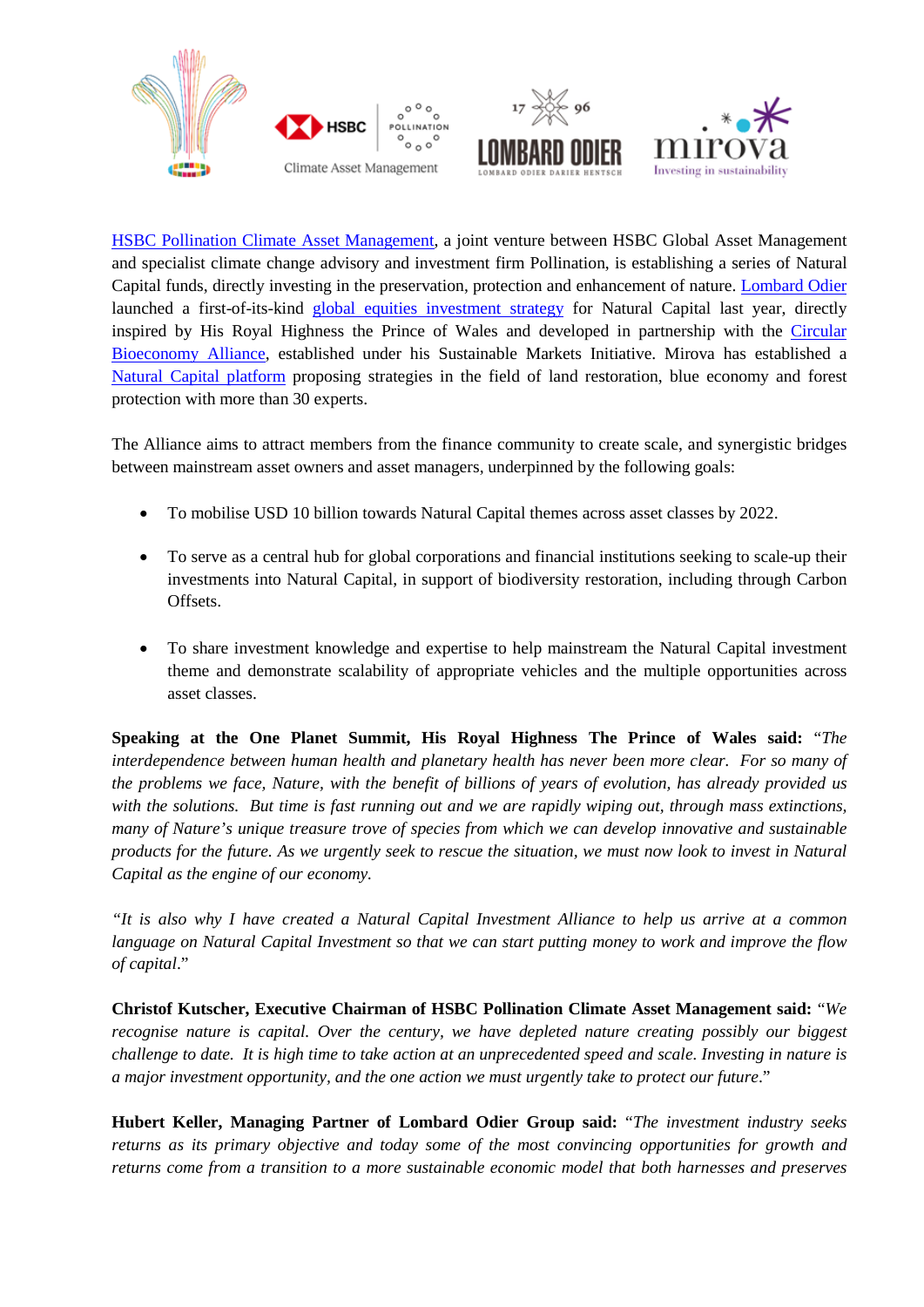

*Nature. At Lombard Odier, we develop solutions that allow mainstream investors to position capital to benefit from this untapped investment opportunity. We are proud to be founding members of this important Alliance, inspired by His Royal Highness' vision, and to contribute to mobilising capital at a scale commensurate with the opportunity and challenges*."

**Philippe Zaouati, CEO of Mirova said:** "Natural capital protection and restoration represent a global challenge but also a real opportunity. By joining forces with pioneering financial partners under the leadership of HRH The Prince of Wales, Mirova's ambition is to continue the growth of the Natural Capital investment thematic and support the development of a nature positive economy. By mobilizing more investors, including pension funds and insurance companies, significant financial assets can be deployed to support those businesses able to generate both attractive returns and tangible environmental and social impacts. Through this approach, the Sustainable Development Goals can be within reach."

**-Ends-**

# **About the Sustainable Markets Initiative**

The Sustainable Markets Initiative (SMI) aims to lead and accelerate the world's transition to a sustainable future by putting Nature, People and Planet at the heart of our global value creation. His Royal Highness The Prince of Wales launched the SMI at the World Economic Forum 2020 Annual Meeting in Davos and has convened global leaders from across public, private and philanthropic sectors, challenging them to identify ways to accelerate and bring economic value int harmony with social and environmental sustainability.

Since its launch last year, with HRH's leadership, the SMI has hosted more than two dozen industry roundtable discussions, bringing hundreds of business leaders together. The SMI has also: engaged with country leaders to support their transition efforts; launched a network of Chief Sustainability Officers; supported the launch of a Natural Capital Fund; and, has launched RE:TV, a content platform showcasing the most inspiring business innovations and ideas for a sustainable future through films curated by editorin-chief, HRH The Prince of Wales. The Terra Carta will serve as the guiding mandate for the Sustainable Markets Initiative.

#### **About HSBC Pollination Climate Asset Management**

HSBC Pollination Climate Asset Management (CAM) is an independent asset management firm focused on natural capital. The joint venture between [HSBC Global Asset Management](https://www.assetmanagement.hsbc.co.uk/en/institutional-investor) and climate change advisory and investment firm [Pollination](https://pollinationgroup.com/climateassetmanagement/) is leveraging HSBC's experience as the world's best bank for sustainable finance with Pollination's deep, global expertise in natural capital, mainstreaming natural capital as an asset class.

CAM is currently raising capital from institutional investors, including sovereign wealth funds, pension funds and insurers into natural capital investments. The first fund, which aims to launch in 2021, will look to raise up to USD1 billion followed by a carbon fund. Measurable, additional and long-term impact is a fundamental principle of the investment approach. HSBC intends to become a cornerstone investor in the first fund.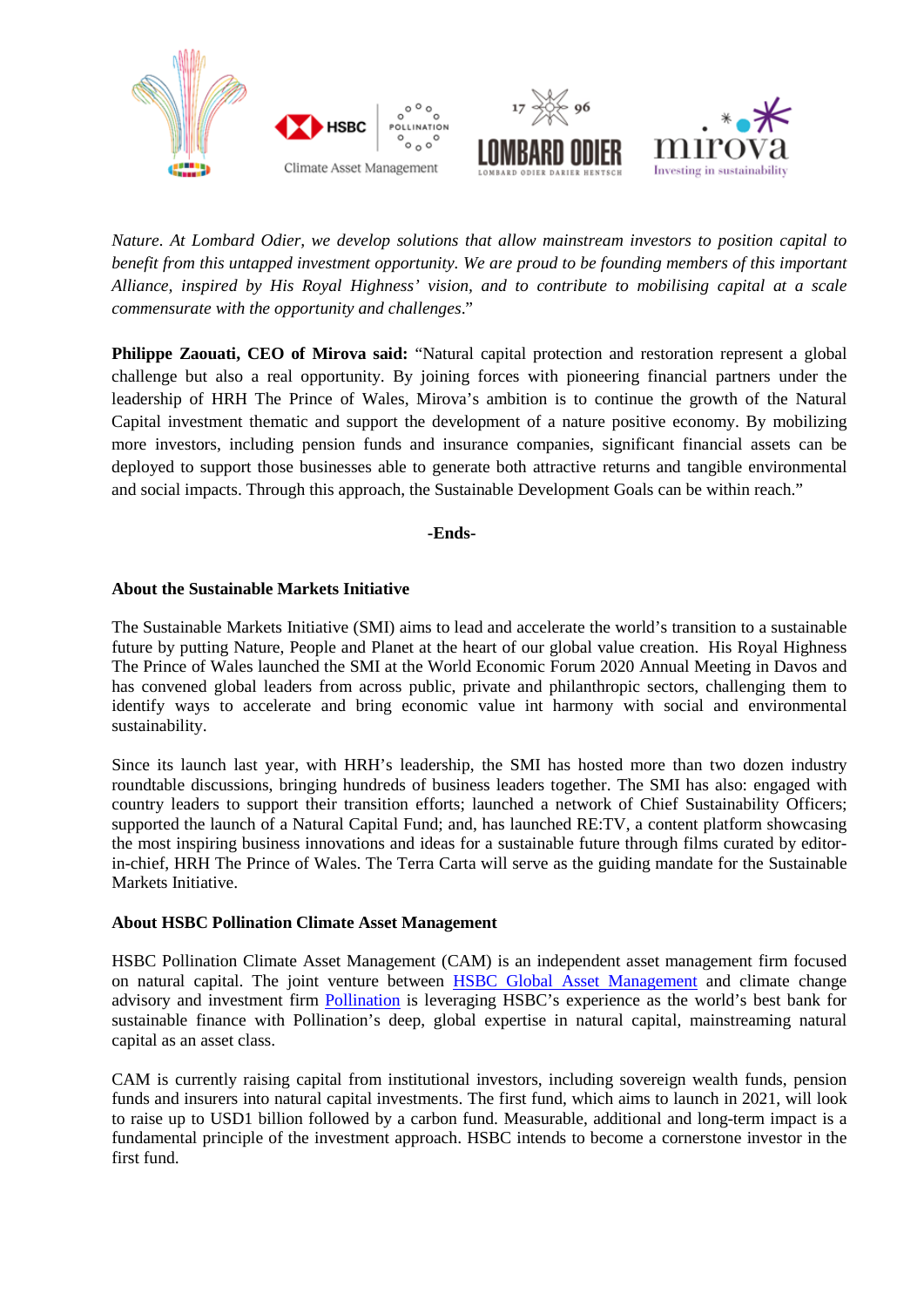





For more information: <https://pollinationgroup.com/climateassetmanagement/>

 $^{\circ}$   $^{\circ}$ 

**Press Contact:**

**Ranya Alkadamani** +61 434 664 589 [ranya@impactgroupinternational.com](mailto:ranya@impactgroupinternational.com)

# **About Lombard Odier**

Lombard Odier is a leading global wealth and asset manager. For over 220 years and through 40 financial crises the Group has combined innovation and prudence to align itself with the long-term interests of private and institutional clients. The Group is solely owned by its Managing Partners, has a highly liquid balance sheet and is well capitalised with a CET1 ratio of 29.7% and a Fitch rating of AA-.

Lombard Odier provides a complete offering of wealth services, including succession planning, discretionary and advisory portfolio management, and custody.

We believe that the next economic revolution has already begun and that sustainability will be a major driver of returns for the foreseeable future and beyond. For those with the skills to adapt to this new reality, sustainability will create new sources of alpha, open up new investment opportunities and lead to enhanced return and reduced portfolio risk.

The Group had total client assets of CHF 290 billion at 30 June 2020. Headquartered in Geneva since 1796, at end-June the Group had 29 offices in 23 jurisdictions and employed 2,535 people.

### **For more information: [www.lombardodier.com](http://www.lombardodier.com/)**

#### **Contact:**

**Groupe Lombard Odier** Rue de la Corraterie 11 1204 Genève – Suisse [www.lombardodier.com](http://www.lombardodier.com/)

**Andreas Kessler** Relations Médias Tél.: +41 44 214 11 11 [an.kessler@lombardodier.com](mailto:an.kessler@lombardodier.com)

**Céleste Herriger** Relations Médias Tel.: +44 (0) 203 206 61 [c.herriger@lombardodier.com](mailto:c.herriger@lombardodier.com)

#### **About Natixis Investment Managers/ Mirova:**

Natixis Investment Managers serves financial professionals with more insightful ways to construct portfolios. Powered by the expertise of more than 20 specialized investment managers globally, we apply Active Thinking® to deliver proactive solutions that help clients pursue better outcomes in all markets. Natixis Investment Managers ranks among the world's largest asset management firms<sup>1</sup> with nearly \$1.1 trillion assets under management<sup>2</sup> ( $\bigoplus$ 10.0 billion).

Headquartered in Paris and Boston, Natixis Investment Managers is a subsidiary of Natixis. Listed on the Paris Stock Exchange, Natixis is a subsidiary of BPCE, the second-largest banking group in France. Not all offerings available in all jurisdictions. Natixis Investment Managers' distribution and service groups